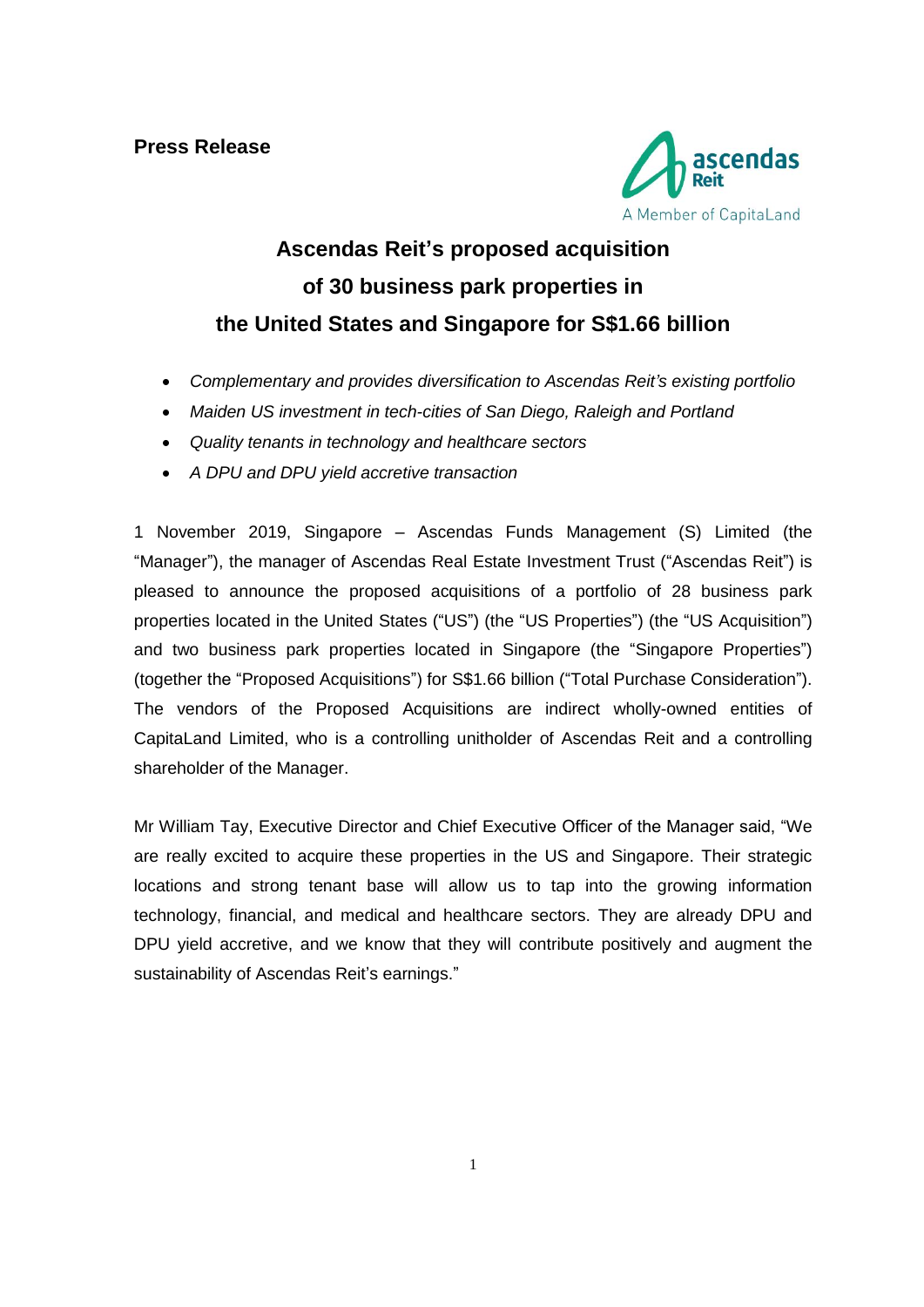# **Summary of the Proposed Acquisitions**

| As at 30 September 2019                                                             | <b>US</b><br><b>Properties</b>                                                                                                                                                             | <b>Singapore</b><br><b>Properties</b>                                                                                                              | <b>Total</b> |
|-------------------------------------------------------------------------------------|--------------------------------------------------------------------------------------------------------------------------------------------------------------------------------------------|----------------------------------------------------------------------------------------------------------------------------------------------------|--------------|
| Purchase Consideration <sup>1</sup><br>(S\$ m)                                      | 1,285.3 <sup>2</sup> (US\$937.6)                                                                                                                                                           | 380.0                                                                                                                                              | 1,665.3      |
| Total Acquisition Cost <sup>3</sup> (S\$ m)                                         | 1,308.6 (US\$954.6)                                                                                                                                                                        | 397.1                                                                                                                                              | 1,705.7      |
| <b>Number of Properties</b>                                                         | 28                                                                                                                                                                                         | 2                                                                                                                                                  | 30           |
| Net Lettable Area (sq m)                                                            | 310,102                                                                                                                                                                                    | 49,762                                                                                                                                             | 359,864      |
| Net Property Income Yield (pre-<br>transaction cost) (%)                            | 6.4                                                                                                                                                                                        | 6.7                                                                                                                                                | 6.5          |
| Valuations <sup>4</sup> (S\$ m)                                                     | JLL Valuation &<br>Advisory Services,<br>$LLC$ ("JLL"):<br>1,291.7(US\$942.3)<br>Newmark Knight Frank<br>Valuation & Advisory,<br>LLC ("Newmark Knight<br>Frank") : 1,318.0<br>(US\$961.5) | <b>CBRE</b> Pte Ltd<br>("CBRE"): 397.1<br>Colliers<br>International<br>Consultancy &<br>Valuation<br>(Singapore) Pte<br>Ltd ("Colliers"):<br>392.0 | n.a.         |
| <b>Occupancy Rate (%)</b>                                                           | 93.7                                                                                                                                                                                       | 94.6                                                                                                                                               | 93.8         |
| <b>Weighted Average Lease to</b><br><b>Expiry by Gross Rental Income</b><br>(years) | 4.2                                                                                                                                                                                        | 6.9                                                                                                                                                | 4.9          |
| <b>Weighted Average Land Lease</b><br>to Expiry ("WALE") (years)                    | Freehold                                                                                                                                                                                   | 56.7                                                                                                                                               | n.a.         |

#### **Investment Merits**

 $\overline{a}$ 

The Proposed Acquisitions will complement and strengthen the quality of Ascendas Reit's existing business and science park portfolio. With the acquisitions, Ascendas Reit's investment in the business and science park segment will be boosted by 46% to S\$5,407 million and will constitute 42% of total asset value of S\$12.8 billion.

<sup>1</sup> The purchase consideration of the US Properties takes into account the US Agreed Portfolio Value as defined in the announcement titled "Proposed acquisitions of a portfolio of United States properties and two Singapore properties", dated 1 November 2019.

<sup>&</sup>lt;sup>2</sup> All conversions from United States Dollar amounts to Singapore Dollar amounts in this press release are based on the exchange rate of US\$1.0000:S\$1.3708.

<sup>&</sup>lt;sup>3</sup> Includes acquisition fee and other transaction costs (excluding costs of the Rights Issue (as defined herein)). In accordance with Ascendas Reit's trust deed, the Manager is entitled to receive an acquisition fee of 1% of the US Agreed Portfolio Value and the purchase consideration of the Singapore Properties. The acquisition fee is payable in Units ("Acquisition Fee Units").

<sup>4</sup> Valuations are as at 1 September 2019 and are commissioned by HSBC Institutional Trust Services (Singapore) Limited (Trustee of Ascendas Reit) and the Manger, respectively. JLL and Newmark Knight Frank carried out the valuations using the capitalisation approach, discounted cashflow analysis and direct comparison method. CBRE used the capitalisation approach and discounted cashflow method. Colliers used the capitalisation approach, discounted cashflow analysis and direct comparison method.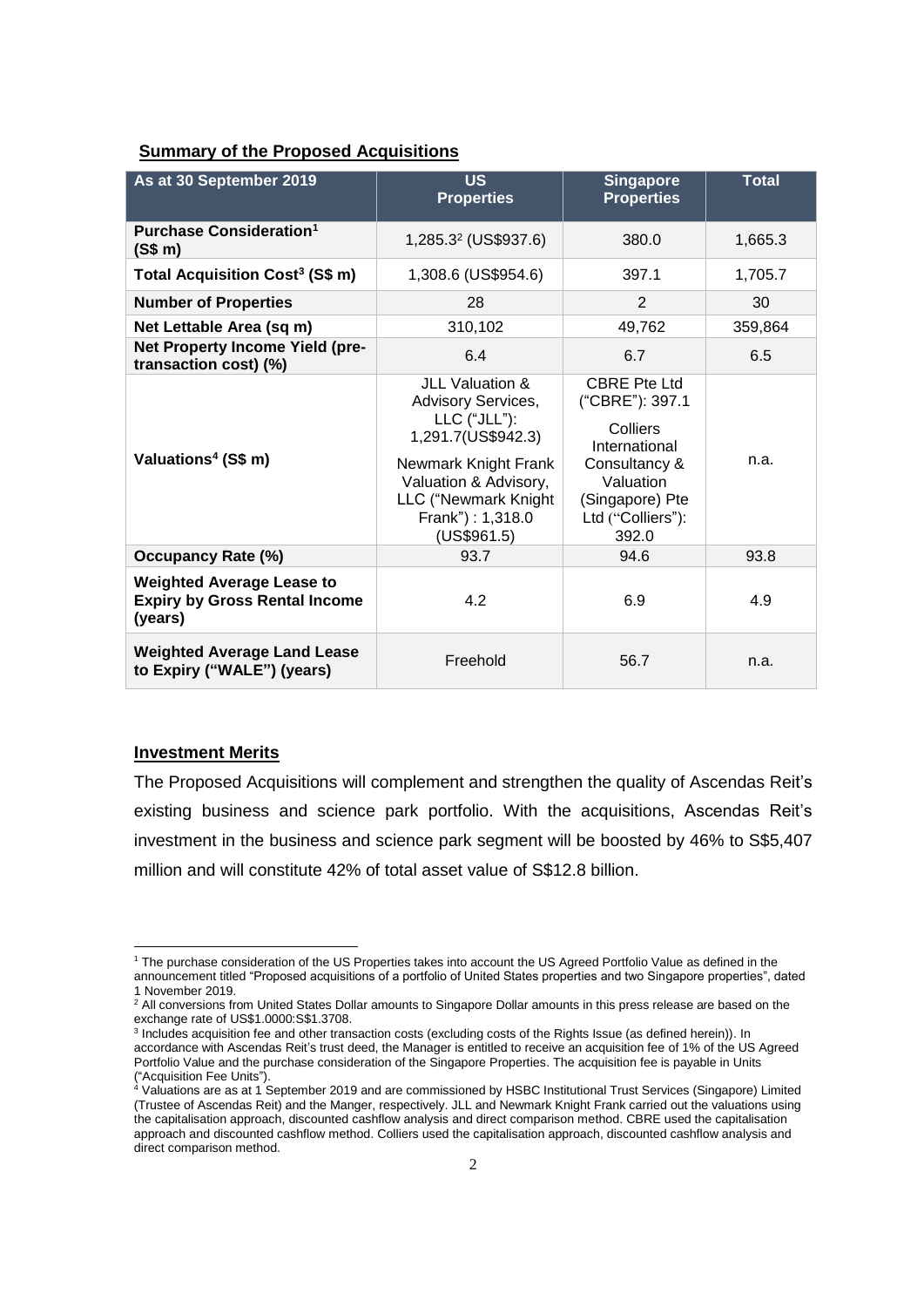## • **The US Properties**

The US Properties comprises 28 business park properties located in the US techcities of Raleigh, Portland and San Diego. These cities are ranked among the top ten US cities by technology sector contribution in 2018, placing fifth, seventh and ninth, for Raleigh, Portland and San Diego respectively<sup>5</sup>. All three cities house a critical mass of established, growth and start-up companies as well as top research universities and institutions, contributing to the vibrant innovation ecosystems. Net absorption has been robust and asking rents have risen between 30% to 40% since 2010 in these cities<sup>6</sup>.

The US Properties will provide further geographical diversification to Ascendas Reit's portfolio. The proportion of overseas investment (by asset value) is expected to increase to 28% of total asset value of S\$12.8 billion. The US Properties will constitute about 10% of total asset value.

As all the US properties are sited on freehold land, Ascendas Reit's enlarged portfolio's proportion of freehold properties (by asset value) will be boosted from 21.9% to 29.0%<sup>7</sup>.

Investment grade tenants within the US Properties include CareFusion Manufacturing, TD Ameritrade, Oracle and Nike.

## • **The Singapore Properties**

The two Singapore business park properties are Nucleos and FM Global Centre. Nucleos is located at Biopolis, the biomedical research and development hub at onenorth which hosts a cluster of world-class research facilities. FM Global Centre is located at the gateway of Singapore Science Park 2, Singapore's technology corridor for R&D and technology development.

These properties have a long average remaining land lease to expiry of 56.7 years, which will lengthen Ascendas Reit's portfolio weighted average land lease to expiry

 $\overline{a}$ 

<sup>5</sup> Source: CompTIA Cyberstates 2019

<sup>6</sup> Source: Cushman & Wakefield

 $7$  Takes into account the US Properties and the Singapore Properties.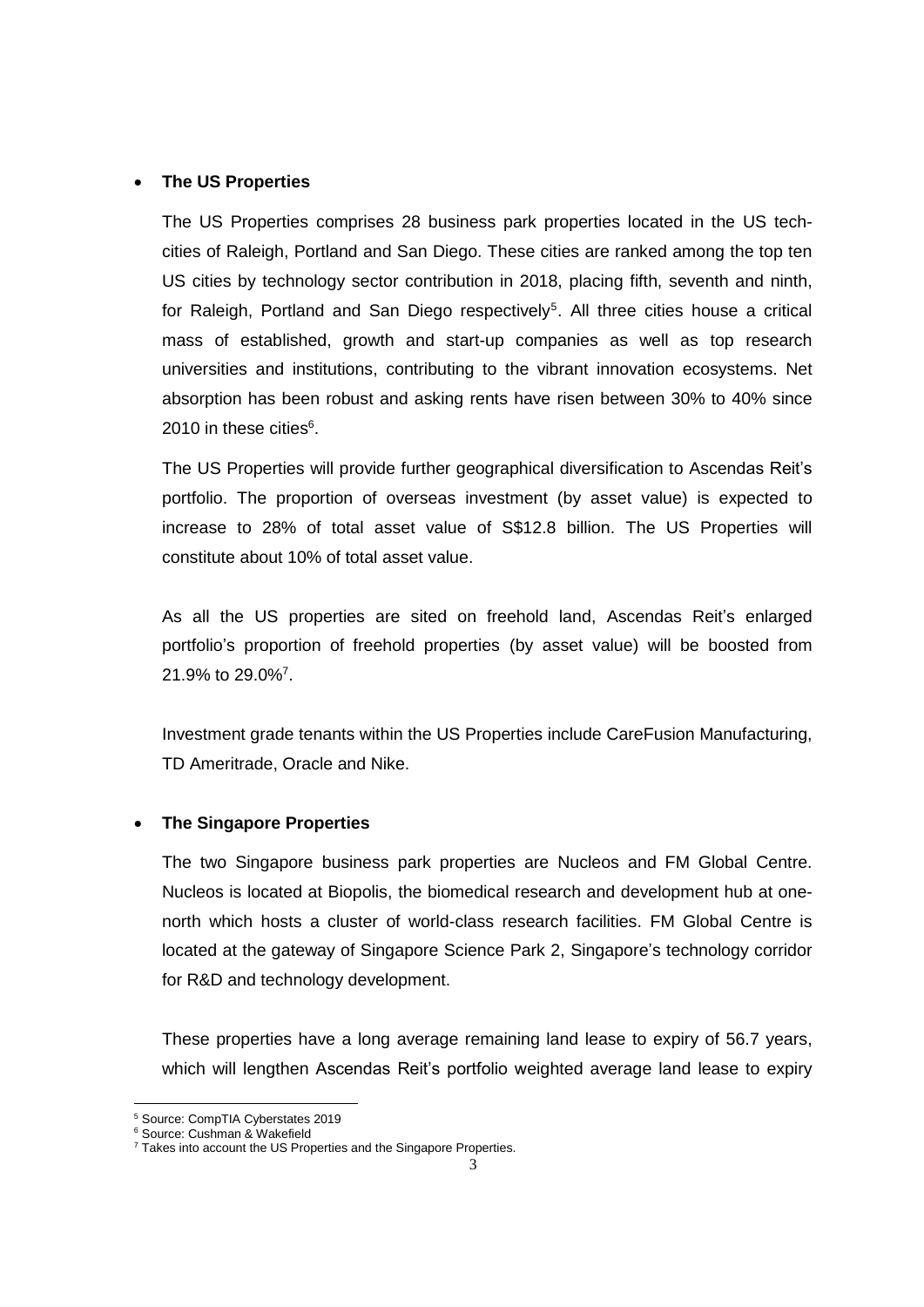(excluding freehold properties) from 44.1 years to 44.6 years as at 30 September 2019.

In addition, the properties have a high average occupancy rate of 94.6% and a long WALE of 6.9 years. Income stability from these properties are underpinned by the high-quality tenants such as DuPont, Takeda and FM Global.

## **Funding and Pro Forma Impact**

 $\overline{a}$ 

The Manager intends to fund the Total Acquisition Cost of S\$1,705.7 million using the net proceeds from the proposed rights issue<sup>8</sup> (the "Rights Issue"), a drawdown of loan facilities, and the issuance of the Acquisition Fee Units.

The pro forma financial effect of the Proposed Acquisitions on FY18/19 distribution per Unit ("DPU") would be an improvement of 0.101 Singapore cents<sup>9</sup>, providing a DPU yield accretion of approximately 3.0%<sup>10</sup>.

Aggregate leverage is expected to improve from 36.2% as at 30 September 2019 to 34.6%.

The Proposed Acquisitions are expected to generate a first year net property income yield of approximately 6.5% pre-transaction costs (6.3% post-transaction costs).

For the US Acquisition, the Manager plans to eventually achieve a natural hedge by funding 100% of the US assets with US debt liabilities. The expected net income cash flow will be hedged via appropriate hedging instruments. The Manager will continue to manage Ascendas Reit's interest rates exposure at the portfolio level, and will be guided by the existing policy of maintaining 50% to 90% of borrowings on fixed interest rates.

Ascendas Reit intends to appoint the existing third party property managers in the US to manage the daily operational requirements of the US Properties to maintain continuity. A

<sup>&</sup>lt;sup>8</sup> Please refer to the announcement on 1 November 2019, titled "Launch of S\$1,300 million Rights Issue" for further details. 9 The pro forma DPU (for FY18/19) is calculated based on the following assumptions 1) Ascendas Reit had completed the Proposed Acquisitions on 1 April 2018, held and operated all the properties for the whole of the financial year ended 31 March 2019, 2) the Proposed Acquisition was funded by proceeds from the proposed issuance of Rights Units, drawdown of loan facilities and the issuance of Acquisition Fee Units, 3) the Manager elects to receive its base fee 80% in cash and 20% in units.

<sup>&</sup>lt;sup>10</sup> Pre-acquisition DPU yield is computed based on closing price per Unit of S\$3.17 on 31 October 2019 and postacquisition DPU yield is computed based on the theoretical ex-right price per Unit of S\$3.0955.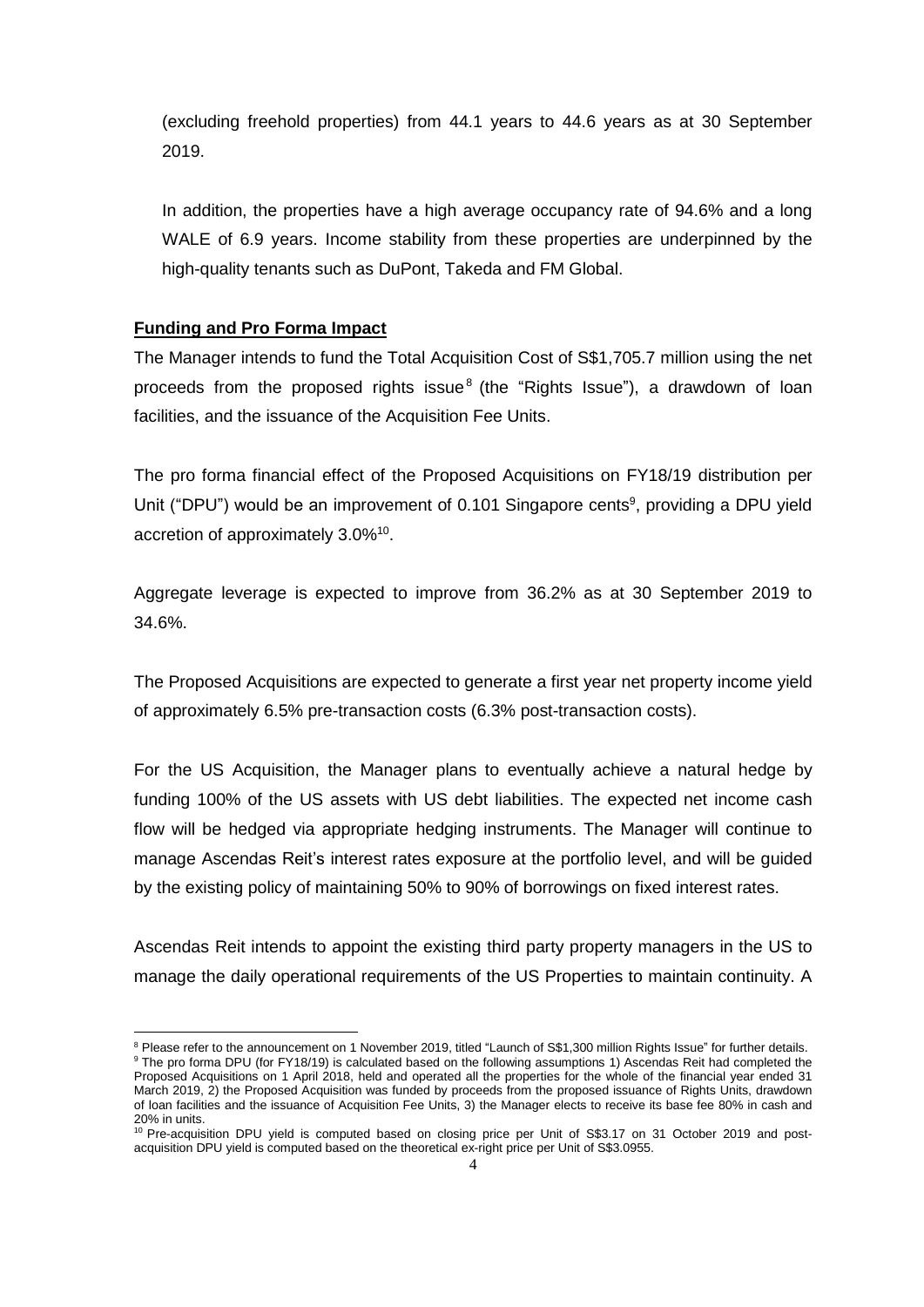subsidiary of CapitaLand Limited will be appointed as the asset manager to provide certain asset management and other related services.

The Manager will continue to take a proactive approach to customer service, leasing and property management to mitigate operational risks.

With the Proposed Acquisitions, Ascendas Reit will own a total of 99 properties in Singapore, 35 properties in Australia, 38 properties in the United Kingdom and 28 properties in the United States.

- End –

## **About Ascendas Real Estate Investment Trust [\(www.ascendas-reit.com\)](www.ascendas-reit.com)**

Ascendas Real Estate Investment Trust (Ascendas Reit) is Singapore's first and largest listed business space and industrial real estate investment trust. It was listed on the Singapore Exchange Securities Trading Limited (SGX-ST) in November 2002. As at 30 September 2019, investment properties under management stands at S\$11.1 billion, comprising 97 properties in Singapore, 35 properties in Australia and 38 properties in the United Kingdom. Ascendas Reit's portfolio includes business and science parks, suburban office properties, high-specifications industrial properties, light industrial properties, logistics and distribution centres, and integrated developments, amenities and retail properties. These properties house a tenant base of around 1,340 international and local companies from a wide range of industries and activities, including research and development, life sciences, information technology, engineering, light manufacturing, logistics service providers, electronics, telecommunications, manufacturing services and back-room office support in service industries. Major tenants include Singtel, DSO National Laboratories, Citibank, DBS, Wesfarmers, Ceva Logistics, JPMorgan and A\*STAR Research Entities.

Ascendas Reit is listed in several indices. These include the FTSE Straits Times Index, the Morgan Stanley Capital International, Inc (MSCI) Index, the European Public Real Estate Association/National Association of Real Estate Investment Trusts (EPRA/NAREIT) Global Real Estate Index and Global Property Research (GPR) Asia 250. Ascendas Reit has an issuer rating of 'A3' by Moody's Investors Service.

Ascendas Reit is managed by Ascendas Funds Management (S) Limited, a wholly owned subsidiary of Singapore-listed CapitaLand Limited, one of Asia's largest diversified real estate groups.

## **About CapitaLand Limited [\(www.capitaland.com\)](www.capitaland.com)**

CapitaLand Limited (CapitaLand) is one of Asia's largest diversified real estate groups. Headquartered and listed in Singapore, it owns and manages a global portfolio worth over S\$129.1 billion as at 30 June 2019. CapitaLand's portfolio spans across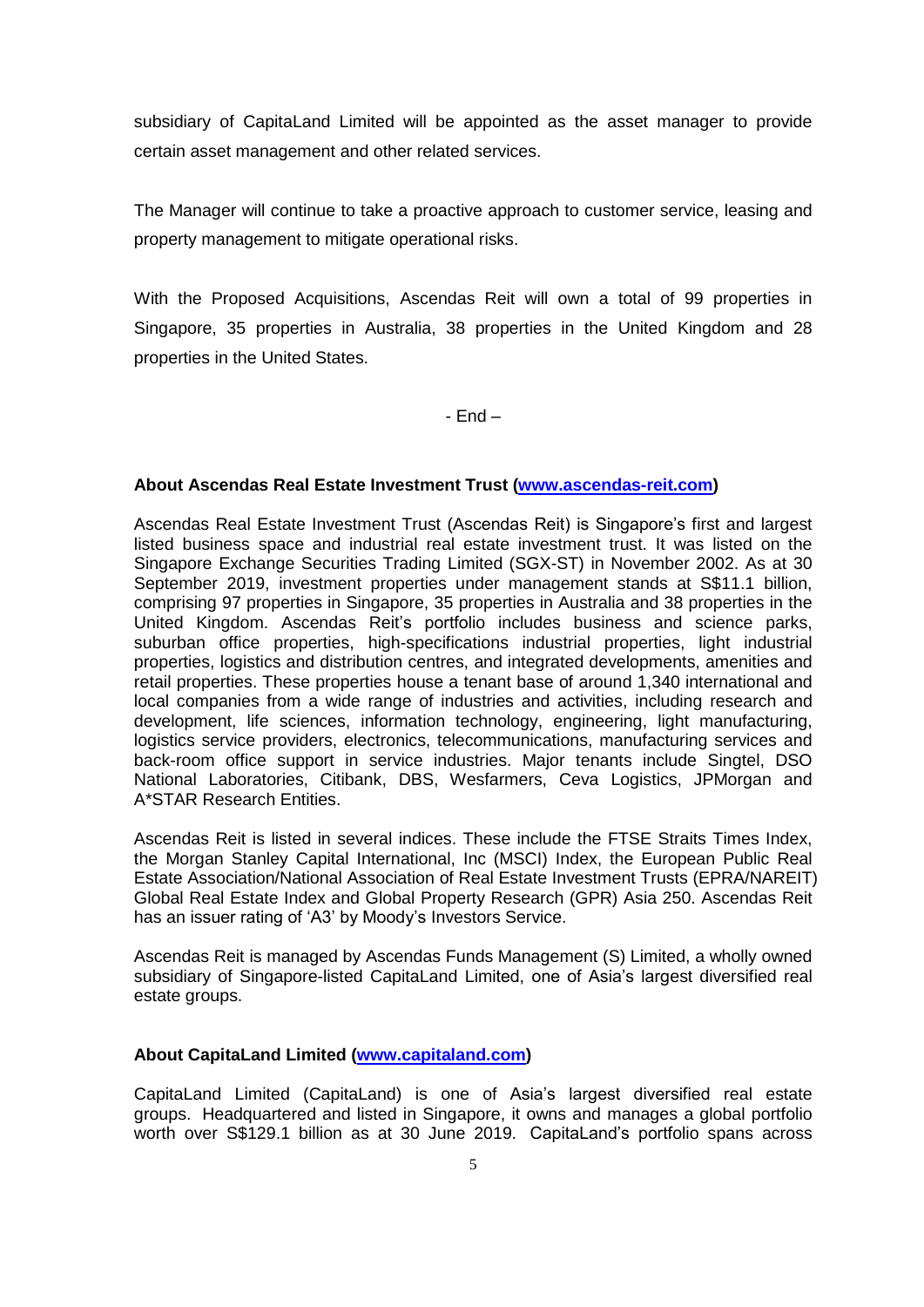diversified real estate classes which includes commercial, retail; business park, industrial and logistics; integrated development, urban development; as well as lodging and residential. With a presence across more than 200 cities in over 30 countries, the Group focuses on Singapore and China as its core markets, while it continues to expand in markets such as India, Vietnam, Australia, Europe and the USA.

CapitaLand has one of the largest real estate investment management businesses globally. It manages eight listed real estate investment trusts (REITs) and business trusts as well as over 20 private funds. Since it pioneered REITs in Singapore with the listing of CapitaLand Mall Trust in 2002, CapitaLand's REITs and business trusts have expanded to include Ascendas Reit, CapitaLand Commercial Trust, Ascott Residence Trust, CapitaLand Retail China Trust, Ascendas India Trust, CapitaLand Malaysia Mall Trust and Ascendas Hospitality Trust (a stapled group comprising Ascendas Hospitality REIT and Ascendas Hospitality Business Trust).

#### **For media and investor queries, please contact:**

Ms Yeow Kit Peng Head, Capital Markets & Investor Relations Ascendas Funds Management (S) Ltd Tel: +65 6508 8822 Email: [yeow.kitpeng@capitaland.com](mailto:yeow.kitpeng@capitaland.com)

Ms Wylyn Liu Senior Manager, Investor Relations Ascendas Funds Management (S) Ltd Tel: +65 6508 8840 Email: [wylyn.liu@capitaland.com](mailto:wylyn.liu@capitaland.com)

## **Annex – Details of Proposed Acquisitions**

## **About the US Properties**

The US Properties comprises 28 well-located business park properties with a total net lettable area of 310,102 sqm. The properties are sited on freehold land within six business park campuses across San Diego, Raleigh and Portland. The occupancy rate of the US properties is 93.7% with a WALE of 4.2 years

## • **San Diego, California:**

The San Diego portfolio consists of eight properties with a total net lettable area (NLA) of 97,700 sq m in three business park campuses, namely The Campus at Sorrento Gateway and the CareFusion Campus, both in Sorrento Valley, and the Innovation Corporate Center in Rancho Bernardo, which provide a campus environment and a strategic hub to several corporate users spanning multiple industries. Both campuses in Sorrento Valley are located near Interstate 805 highway and are within a 10-minute drive to the University City area. The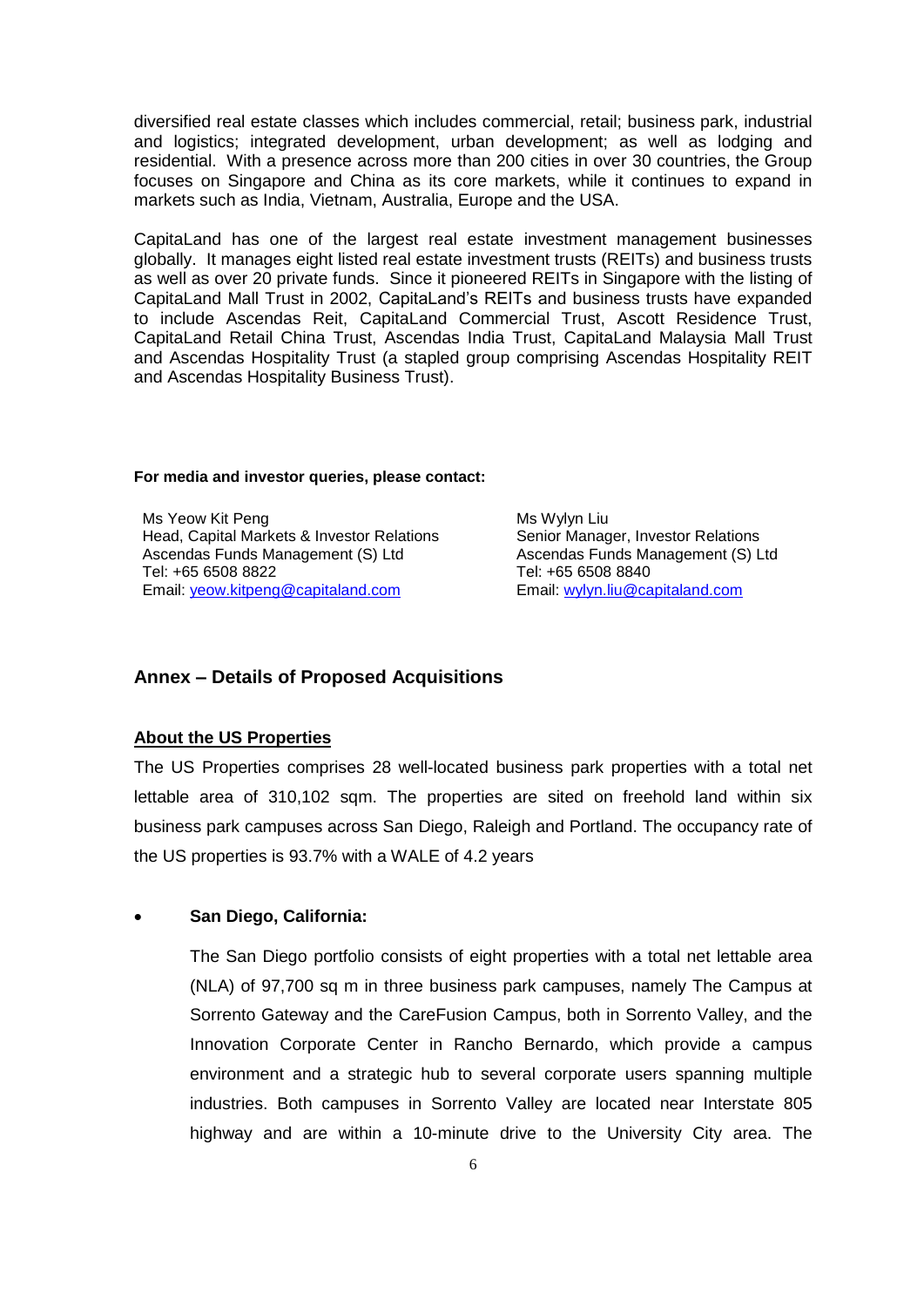Innovation Corporate Center is located near the Carmel Mountain Ranch Town Center and near Interstate 15, providing easy access to the University City area and Downtown San Diego.

#### • **Raleigh, North Carolina:**

The Raleigh portfolio is located in a business park campus known as Perimeter Park, and consists of five properties with 107,117 sq m (NLA) of office space located in a master-planned, campus like environment. It is located at the heart of the Research Triangle, a region in North Carolina anchored by the three major research universities: Duke University, University of North Carolina at Chapel Hill and North Carolina State University, and comprising the cities of Raleigh and Durham and the town of Chapel Hill. Perimeter Park is conveniently located at the intersection of Interstate 40 and Interstate 540 highways, providing both northsouth and east-west connectivity and it is within a five-minute drive to the Raleigh-Durham International Airport.

## • **Portland, Oregon:**

The Portland portfolio comprises 15 properties across two business park campuses, being Cornell Oaks Corporate Center and Creekside Corporate Park, with 105,285 sq m (NLA) of quality office space in one of the fastest growing technology-centric metropolitan areas in the nation. Located approximately 15 minutes from Downtown Portland, the business park campuses boast corporate campus environments and the tenants include renowned corporate users in the athletic apparel, financial technology, biotechnology and medical sectors.

## **About the Singapore Properties**

- Nucleos is a seven-storey twin-tower biomedical research facility, with a NLA of 38,149 sq m. Located at Biopolis, within the one-north business park, it is about 10 minutes walking distance to one-north MRT station and Buona Vista MRT station, and is a few minutes' drive to Ayer Rajah Expressway. The property has a remaining land lease to expiry of 52 years and is 92.9% occupied.
- FM Global Centre is a six-storey built-to-suit business park development with a NLA of 11,613 sq m. The property is strategically located along Pasir Panjang Road, at the